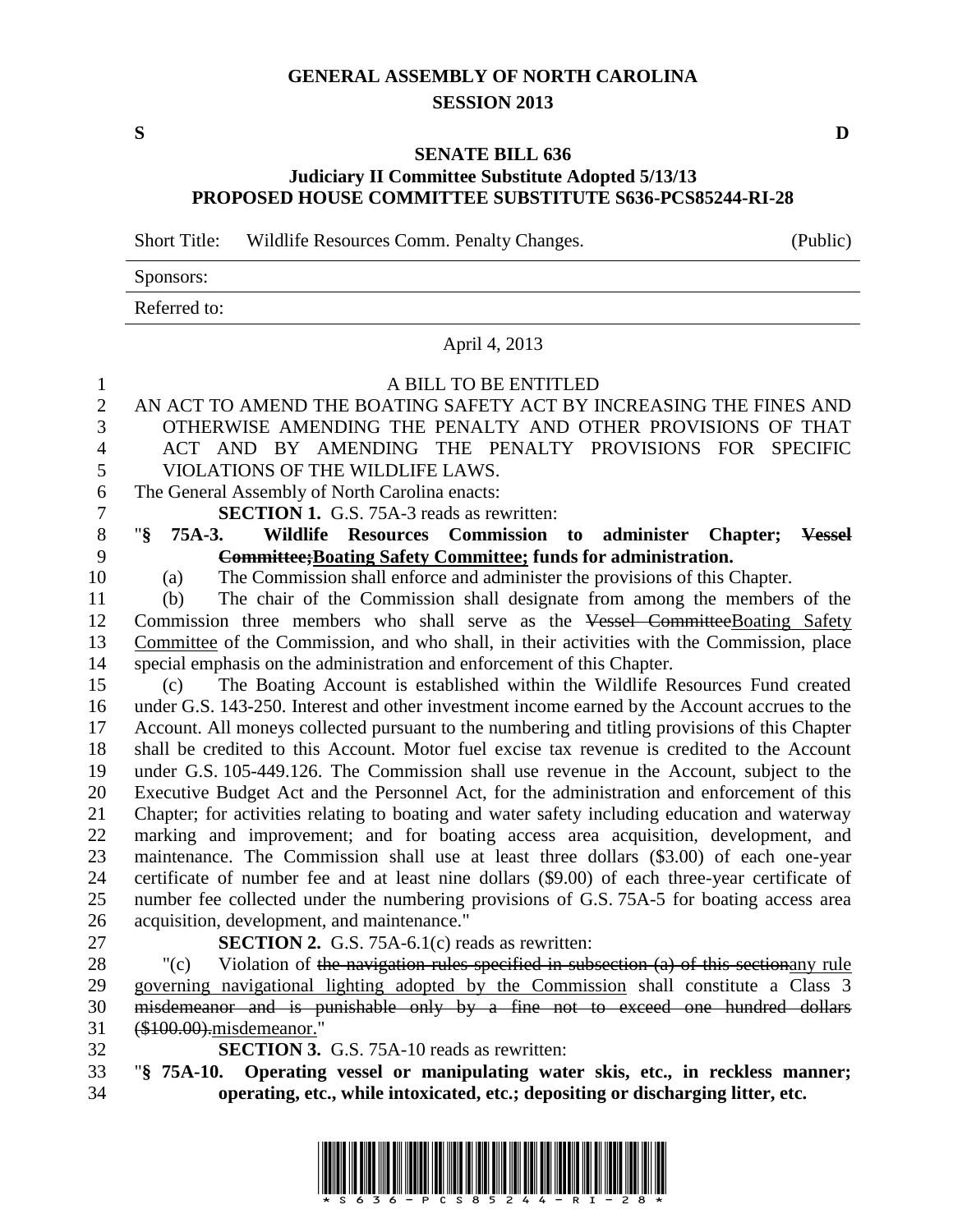|                | <b>General Assembly Of North Carolina</b>                                                                                                                                                   | <b>Session 2013</b> |
|----------------|---------------------------------------------------------------------------------------------------------------------------------------------------------------------------------------------|---------------------|
| $\mathbf{1}$   | No person shall operate any motorboat or vessel, or manipulate any water skis,<br>(a)                                                                                                       |                     |
| $\overline{2}$ | surfboard, or similar device on the waters of this State in a reckless or negligent manner so as                                                                                            |                     |
| 3              | to endanger the life, limb, or property of any person.                                                                                                                                      |                     |
| $\overline{4}$ | No person shall manipulate any water skis, surfboard, nonmotorized vessel, or<br>(b)                                                                                                        |                     |
| 5              | similar device on the waters of this State while under the influence of an impairing substance.                                                                                             |                     |
| 6              | No person shall operate any vessel while underway on the waters of this State:<br>(b1)                                                                                                      |                     |
| 7              | While under the influence of an impairing substance, or<br>(1)                                                                                                                              |                     |
| 8              | After having consumed sufficient alcohol that the person has, at any relevant<br>(2)                                                                                                        |                     |
| 9              | time after the boating, an alcohol concentration of 0.08 or more.                                                                                                                           |                     |
| 10             | The fact that a person charged with violating this subsection is or has been legally<br>(b2)                                                                                                |                     |
| 11             | entitled to use alcohol or a drug is not a defense to a charge under subsections (b) and (b1) of                                                                                            |                     |
| 12             | this section. The relevant definitions contained in G.S. 20-4.01 shall apply to subsections (b),                                                                                            |                     |
| 13             | $(b1)$ , and $(b2)$ of this section.                                                                                                                                                        |                     |
| 14             | A person who violates a provision of subsection $(a)$ , $(b)$ , or $(b)$ subsections (a) or<br>(b3)                                                                                         |                     |
| 15             | (b) of this section is guilty of a Class 2 misdemeanor.                                                                                                                                     |                     |
| 16             | A person who violates subsection (b1) of this section is guilty of a Class 2<br>(b4)                                                                                                        |                     |
| 17             | misdemeanor, punishable by a fine of not less than two hundred fifty dollars (\$250.00).                                                                                                    |                     |
| 18             | No person shall place, throw, deposit, or discharge or cause to be placed, thrown,<br>(c)                                                                                                   |                     |
| 19             | deposited, or discharged on the waters of this State or into the inland lake waters of this State,                                                                                          |                     |
| 20             | any litter, raw sewage, bottles, cans, papers, or other liquid or solid materials which render the                                                                                          |                     |
| 21             | waters unsightly, noxious, or otherwise unwholesome so as to be detrimental to the public                                                                                                   |                     |
| 22             | health or welfare or to the enjoyment and safety of the water for recreational purposes.                                                                                                    |                     |
| 23             | No person shall place, throw, deposit, or discharge or cause to be placed, thrown,<br>(d)                                                                                                   |                     |
| 24             | deposited, or discharged on the waters of this State or into the inland lake waters of this State                                                                                           |                     |
| 25             | any medical waste as defined by G.S. 130A-290 which renders the waters unsightly, noxious,                                                                                                  |                     |
| 26             | or otherwise unwholesome so as to be detrimental to the public health or welfare or to the                                                                                                  |                     |
| 27             | enjoyment and safety of the water for recreational purposes.                                                                                                                                |                     |
| 28<br>29       | A person who willfully violates subsection (d) of this section is guilty of a Class 1<br>(e)<br>misdemeanor. A person who willfully violates subsection (d) of this section and in so doing |                     |
| 30             | releases medical waste that creates a substantial risk of physical injury to any person who is not                                                                                          |                     |
| 31             | a participant in the offense is guilty of a Class F felony which may include a fine not to exceed                                                                                           |                     |
| 32             | fifty thousand dollars (\$50,000) per day of violation."                                                                                                                                    |                     |
| 33             | <b>SECTION 4.</b> G.S. 75A-13.1(d) reads as rewritten:                                                                                                                                      |                     |
| 34             | A person who violates a provision of this section is guilty of a Class 3 misdemeanor<br>" $(d)$                                                                                             |                     |
| 35             | and shall only be subject to a fine not to exceed twenty five dollars (\$25.00) responsible for an                                                                                          |                     |
| 36             | infraction as provided in G.S. 14-3.1."                                                                                                                                                     |                     |
| 37             | <b>SECTION 5.</b> G.S. 75A-13.3(b1) reads as rewritten:                                                                                                                                     |                     |
| 38             | A person who is the lawful owner of a personal watercraft or a person having<br>"(b1)                                                                                                       |                     |
| 39             | control of a personal watercraft who knowingly allows a person under 16 years of age who                                                                                                    |                     |
| 40             | operates to operate a personal watercraft in violation of the provisions of subsection (b) of this                                                                                          |                     |
| 41             | section is guilty of responsible for an infraction as provided in G.S. 14-3.1."                                                                                                             |                     |
| 42             | <b>SECTION 6.</b> G.S. 75A-13.3(c3) reads as rewritten:                                                                                                                                     |                     |
| 43             | A vessel livery shall provide the operator of a leased personal watercraft with basic<br>$"({c}3)$                                                                                          |                     |
| 44             | safety instruction prior to allowing the operation of the leased personal watercraft. "Basic safety                                                                                         |                     |
| 45             | instruction" shall include direction on how to safely operate the personal watercraft and a                                                                                                 |                     |
| 46             | review of the safety provisions of this section. A vessel livery that fails to provide basic safety                                                                                         |                     |
| 47             | instruction is guilty of a Class 3 misdemeanor-responsible for an infraction as provided in                                                                                                 |                     |
| 48             | G.S. $14-3.1$ ."                                                                                                                                                                            |                     |
| 49             | <b>SECTION 7.</b> G.S. 75A-16.2 reads as rewritten:                                                                                                                                         |                     |
| 50             | "§ 75A-16.2. Boating safety education required.                                                                                                                                             |                     |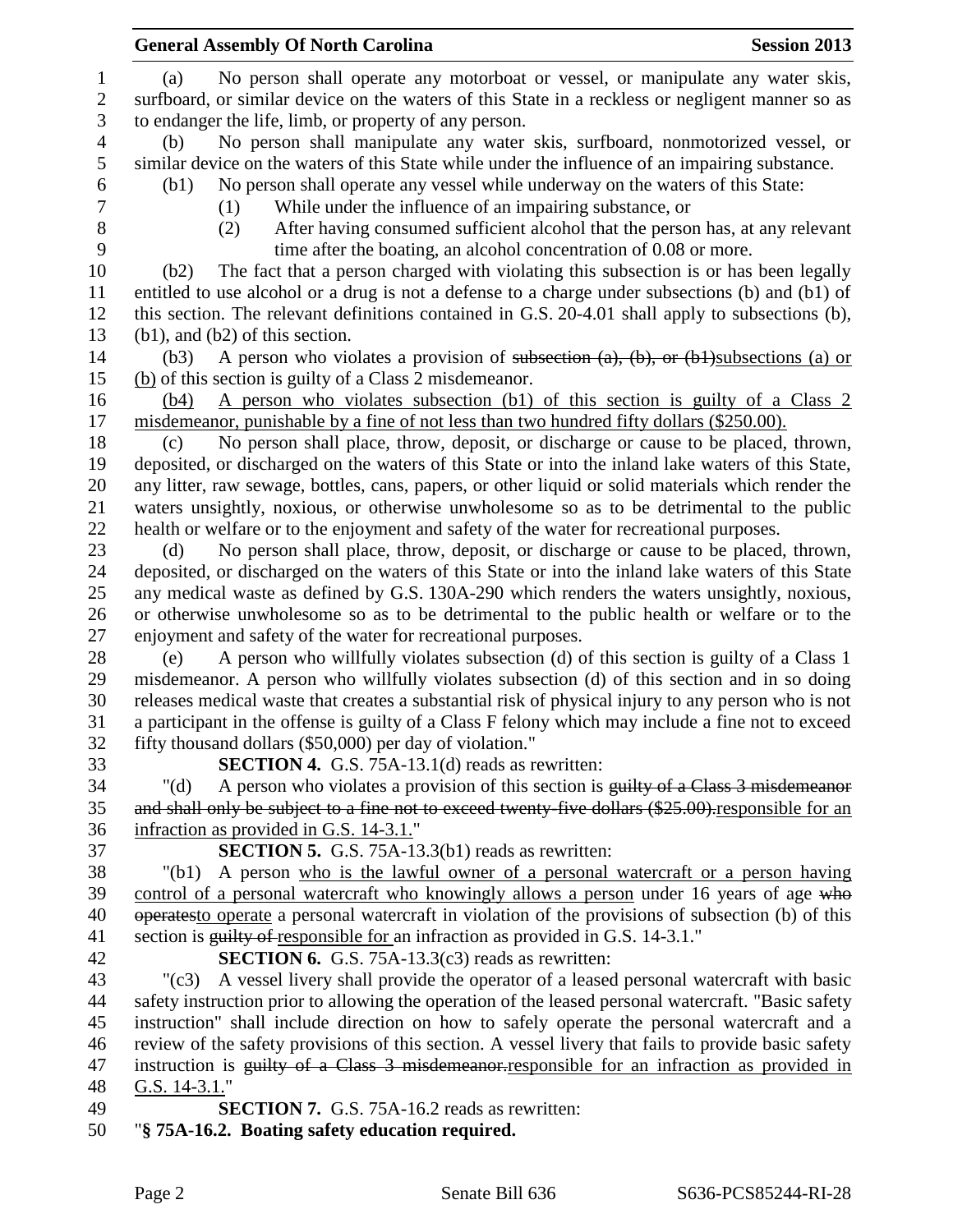| No person shall operate a vessel with a motor of 10 horsepower or greater on the<br>(a)              |  |
|------------------------------------------------------------------------------------------------------|--|
| public waters of this State unless the operator has met the requirements for boating safety          |  |
| education.                                                                                           |  |
| (b)<br>A person shall be considered in compliance with the requirements of boating safety            |  |
| education if the person does one of the following:                                                   |  |
| Completes and passes the boating safety course instituted by the Wildlife<br>(1)                     |  |
| Resources Commission under G.S. 75A-16.1 or another boating safety                                   |  |
| course that is approved by the National Association of State Boating Law                             |  |
| Administrators (NASBLA) and accepted by the Wildlife Resources                                       |  |
| Commission;                                                                                          |  |
| Passes a proctored equivalency examination that tests the knowledge of<br>(2)                        |  |
| information included in the curriculum of an approved course;                                        |  |
| Possesses a valid or expired license to operate a vessel issued to maritime<br>(3)                   |  |
| personnel by the United States Coast Guard;                                                          |  |
| Possesses a State-approved nonrenewable temporary operator's certificate to<br>(4)                   |  |
| operate a vessel for 90 days that was issued with the certificate of number                          |  |
| for the vessel, if the boat was new or was sold with a transfer of ownership;                        |  |
| Possesses a rental or lease agreement from a vessel rental or leasing business<br>(5)                |  |
| that lists the person as the authorized operator of the vessel;                                      |  |
| Properly displays Commission-issued dealer registration numbers during the<br>(6)                    |  |
| demonstration of the vessel;                                                                         |  |
| Operates the vessel under onboard direct supervision of a person who is at<br>(7)                    |  |
| least 18 years of age and who meets the requirements of this section;                                |  |
| Demonstrates that he or she is not a resident, is temporarily using the waters<br>(8)                |  |
| of this State for a period not to exceed 90 days, and meets any applicable                           |  |
| boating safety education requirements of the state or nation of residency;                           |  |
| (9)<br>Has assumed operation of the vessel due to the illness or physical                            |  |
| impairment of the initial operator, and is returning the vessel to shore in                          |  |
| order to provide assistance or care for the operator;                                                |  |
| (10)<br>Is registered as a commercial fisherman or a person who is under the                         |  |
| onboard direct supervision of a commercial fisherman while operating the                             |  |
| commercial fisherman's boat; or                                                                      |  |
| Provides proof that he or she is at least 26 years of age was born before<br>(11)                    |  |
| January 1, 1988.                                                                                     |  |
| Any person who operates a vessel with a motor of 10 horsepower or greater on the waters              |  |
| of this State shall, upon the request of a law enforcement officer, present to the officer a         |  |
| certification card or proof that the person has complied with the provisions of this section.        |  |
| Any person who violates a provision of this section or a rule adopted pursuant to<br>(c)             |  |
| this section is guilty of responsible for an infraction, as provided in G.S. 14-3.1. The court shall |  |
| assess court costs for each violation but shall not assess a penalty G.S. 14-3.1, and shall pay a    |  |
| fine of fifty dollars (\$50.00). A person may not be convicted of responsible for violating this     |  |
| section if, when tried for the offense, if the person produces in court at the adjudicatory hearing  |  |
| a certification card or proof that the person has completed and passed a boating safety course in    |  |
| compliance with subdivision $(b)(1)$ of this section.                                                |  |
| No unit of local government shall enact any ordinance or rule relating to boating<br>(d)             |  |
| safety education, and this law preempts all existing ordinances or rules.                            |  |
| An operator of a personal watercraft on the public waters of this State remains<br>(e)               |  |
| subject to any more specific provision of law found in G.S. 75A-13.3."                               |  |
| <b>SECTION 8.</b> G.S. 75A-18 reads as rewritten:                                                    |  |
| "§ 75A-18. Penalties.                                                                                |  |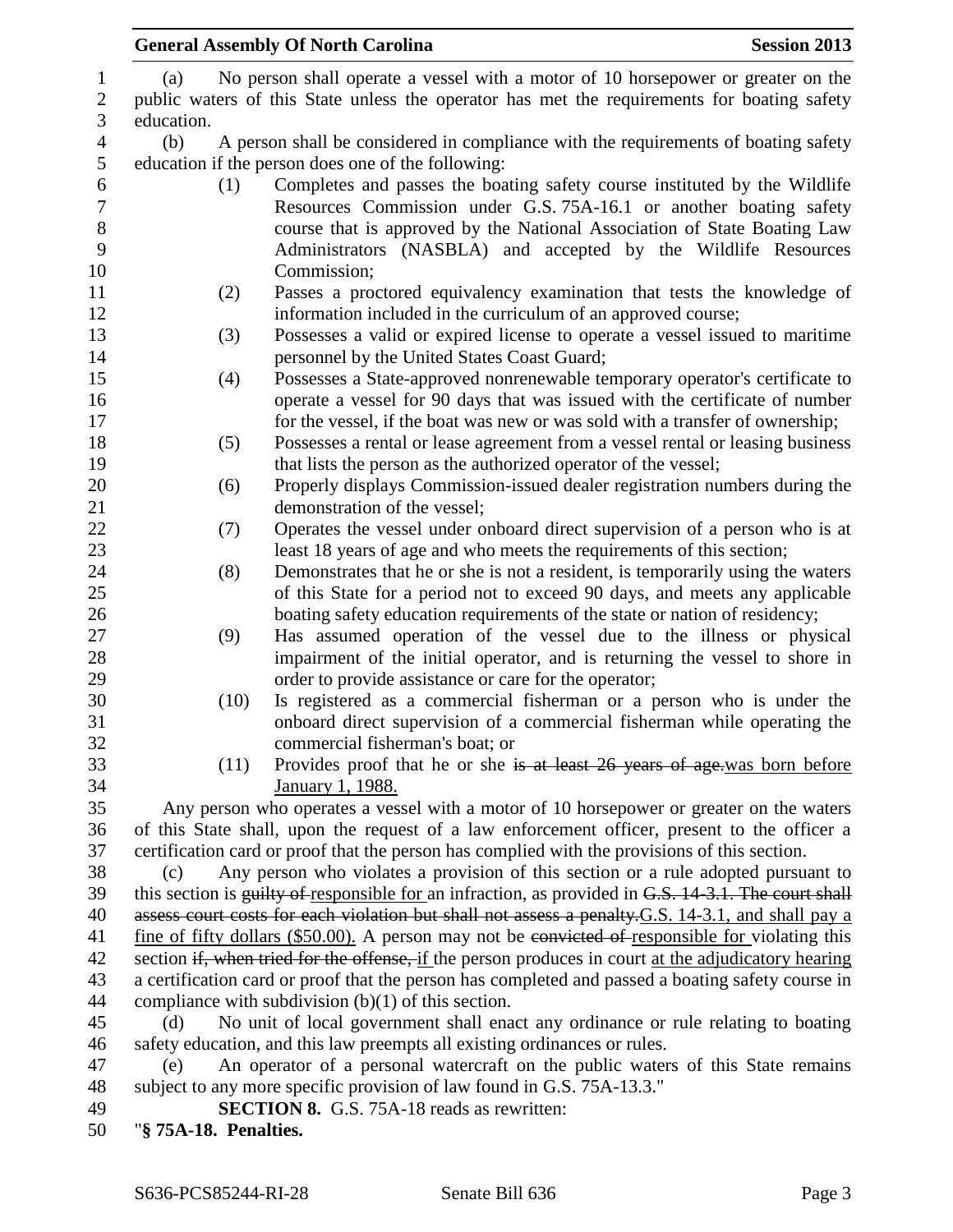|                  | <b>General Assembly Of North Carolina</b>                                                         | <b>Session 2013</b> |
|------------------|---------------------------------------------------------------------------------------------------|---------------------|
| $\mathbf{1}$     | Except as otherwise provided, a person who violates a provision of this Article or<br>(a)         |                     |
| $\overline{c}$   | who violates a rule adopted under authority of this Chapter-is guilty of a Class 3 misdemeanor    |                     |
| 3                | and shall only be subject to a fine not to exceed two hundred and fifty dollars (\$250.00) for    |                     |
| $\overline{4}$   | each violation. This limitation shall not apply in a case where a more severe penalty is          |                     |
| 5                | prescribed in this Chapter.                                                                       |                     |
| 6                | through (e) Repealed by Session Laws 2006-185, s. 1.<br>(b)                                       |                     |
| $\boldsymbol{7}$ | Except as otherwise provided in this Chapter, a person who violates a rule adopted<br>(f)         |                     |
| $8\,$            | by the Commission under the authority of this Chapter is guilty of an infraction, as provided in  |                     |
| 9                | G.S. 14-3.1, and shall pay a fine of fifty dollars (\$50.00). A person convicted of an infraction |                     |
| 10               | under this Chapter shall not be assessed court costs."                                            |                     |
| 11               | <b>SECTION 9.</b> G.S. 113-294 reads as rewritten:                                                |                     |
| 12               | "§ 113-294. Specific violations.                                                                  |                     |
| 13               | Any person who unlawfully sells, possesses for sale, or buys any wildlife is guilty of<br>(a)     |                     |
| 14               | a Class 2 misdemeanor, punishable by a fine of not less than two hundred fifty dollars            |                     |
| 15               | (\$250.00), unless a greater penalty is prescribed for the offense in question.                   |                     |
| 16               | Any person who unlawfully sells, possesses for sale, or buys any deer or wild turkey<br>(b)       |                     |
| 17               | is guilty of a Class 2 misdemeanor, punishable by a fine of not less than two hundred fifty       |                     |
| 18               | dollars (\$250.00) five hundred dollars (\$500.00) in addition to such other punishment           |                     |
| 19               | prescribed for the offense in question.                                                           |                     |
| 20               | Any person who unlawfully takes, possesses, or transports any wild turkey is guilty<br>(c)        |                     |
| 21               | of a Class 2 misdemeanor, punishable by a fine of not less than two hundred fifty dollars         |                     |
| 22               | (\$250.00) in addition to such other punishment prescribed for the offense in question.           |                     |
| 23               | Any person who unlawfully takes, possesses, transports, sells, possesses for sale, or<br>(c1)     |                     |
| 24               | buys any bear or bear part is guilty of a Class 1 misdemeanor, punishable by a fine of not less   |                     |
| 25               | than two thousand dollars (\$2,000) in addition to such other punishment prescribed for the       |                     |
| 26               | offense in question. Each of the acts specified shall constitute a separate offense.              |                     |
| 27               | Any person who unlawfully takes, possesses, transports, sells, possesses for sale, or<br>(c2)     |                     |
| 28               | buys any cougar (Felis concolor) is guilty of a Class 1 misdemeanor, unless a greater penalty is  |                     |
| 29               | prescribed for the offense in question.                                                           |                     |
| 30               | Any person who unlawfully takes, possesses, or transports any elk is guilty of a<br>(c3)          |                     |
|                  | Class 1 misdemeanor, punishable by a fine of not less than two thousand five hundred dollars      |                     |
| 32               | $(\$2,500)$ in addition to such other punishment prescribed for the offense in question.          |                     |
| 33               | Any person who unlawfully takes, possesses, or transports any deer is guilty of a<br>(d)          |                     |
| 34               | Class 3 misdemeanor, punishable by a fine of not less than one hundred dollars (\$100.00) two     |                     |
| 35               | hundred fifty dollars (\$250.00) in addition to such other punishment prescribed for the offense  |                     |
| 36               | in question.                                                                                      |                     |
| 37               | (d1)<br>Any person who unlawfully takes, possesses, or transports any deer from land that         |                     |
| 38               | has been posted in accordance with the provisions of G.S. 14-159.7 without written permission     |                     |
| 39               | of the landowner, lessee, or the agent of the landowner or lessee is guilty of a Class 2          |                     |
| 40               | misdemeanor, punishable by a fine of not less than five hundred dollars (\$500.00).               |                     |
| 41               | Any person who unlawfully takes deer between a half hour after sunset and a half<br>(e)           |                     |
| 42               | hour before sunrise with the aid of an artificial light is guilty of a Class 2 misdemeanor,       |                     |
| 43               | punishable by a fine of not less than two hundred fifty dollars (\$250.00) five hundred dollars   |                     |
| 44               | $($500.00)$ in addition to such other punishment prescribed for the offense in question.          |                     |
| 45               | Any person who unlawfully takes, possesses, transports, sells, or buys any beaver,<br>(f)         |                     |
| 46               | or violates any rule of the Wildlife Resources Commission adopted to protect beavers, is guilty   |                     |
| 47               | of a Class 3 misdemeanor, unless a greater penalty is prescribed for the offense in question.     |                     |
| 48               | Any person who unlawfully takes wild animals or birds from or with the use of a<br>(g)            |                     |
| 49               | vessel equipped with a motor or with motor attached is guilty of a Class 2 misdemeanor, unless    |                     |
| 50               | a greater penalty is prescribed for the offense in question.                                      |                     |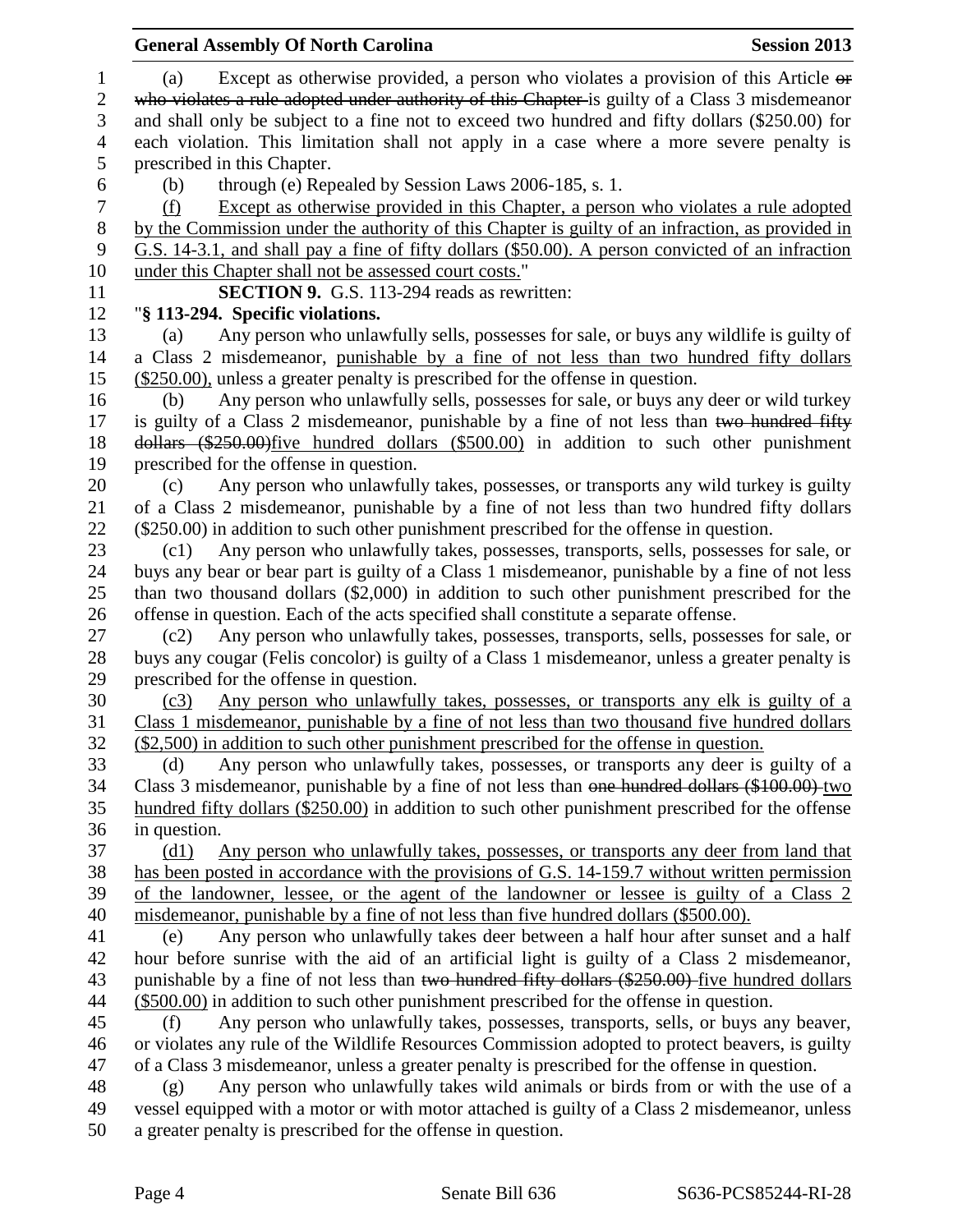(h) Any person who willfully makes any false or misleading statement in order to secure for himself or another any license, permit, privilege, exemption, or other benefit under this Subchapter to which he or the person in question is not entitled is guilty of a Class 1 misdemeanor. (i) Any person who violates any provision of G.S. 113-291.6, regulating trapping, is guilty of a Class 2 misdemeanor, unless a greater penalty is prescribed for the offense in question. (j) Any person who unlawfully sells, possesses for sale, or buys a fox, or who takes any fox by unlawful trapping or with the aid of any electronic calling device is guilty of a Class 2 misdemeanor, unless a greater penalty is prescribed for the offense in question. (k) Repealed by Session Laws 1995, c. 209, s. 1. (l) Any person who unlawfully takes, possesses, transports, sells or buys any bald eagle or golden eagle, alive or dead, or any part, nest or egg of a bald eagle or golden eagle is guilty of a Class 1 misdemeanor, unless a greater penalty is prescribed for the offense in question. (m) Any person who unlawfully takes any migratory game bird with a rifle; or who unlawfully takes any migratory game bird with the aid of live decoys or any salt, grain, fruit, or other bait; or who unlawfully takes any migratory game bird during the closed season or during prohibited shooting hours; or who unlawfully exceeds the bag limits or possession limits applicable to any migratory game bird; or who violates any of the migratory game bird permit or tagging rules of the Wildlife Resources Commission is guilty of a Class 2 misdemeanor, 21 punishable by a fine of not less than <del>one hundred dollars (\$100.00)</del>two hundred fifty dollars (\$250.00) in addition to any other punishment prescribed for the offense in question. (n) Any person who violates any rule of the Commission that restricts access by vehicle on game lands to a person who holds a special vehicular access identification card and permit issued by the Commission to persons who have a handicap that limits physical mobility shall be guilty of a Class 2 misdemeanor and shall be fined not less than one hundred dollars (\$100.00) in addition to any other punishment prescribed for the offense. (o) Any person who willfully transports or attempts to transport live coyotes (Cania latrans) into this State for any purpose, or who breeds coyotes for any purpose in this State, is guilty of a Class 1 misdemeanor, and upon conviction the Wildlife Resources Commission shall suspend any controlled hunting preserve operator license issued to that person for two years. (p) Any person who willfully imports or possesses black-tailed or mule deer (Odocoileus hemionus and all subspecies) in this State for any purpose is guilty of a Class 1 misdemeanor. (q) Any person who violates any provision of G.S. 113-291.1A is guilty of a Class 1 misdemeanor. (r) It is unlawful to place processed food products as bait in any area of the State where the Wildlife Resources Commission has set an open season for taking black bears. For purposes of this subsection, the term "processed food products" means any food substance or flavoring that has been modified from its raw components by the addition of ingredients or by treatment to modify its chemical composition or form or to enhance its aroma or taste. The term includes substances modified by sugar, honey, syrups, oils, salts, spices, peanut butter, grease, meat, bones, or blood, as well as extracts of such substances. The term also includes sugary products such as candies, pastries, gums, and sugar blocks, as well as extracts of such products. Nothing in this subsection prohibits the lawful disposal of solid waste or the legitimate feeding of domestic animals, livestock, or birds. The prohibition against taking bears with the use and aid of bait shall not apply to the release of dogs in the vicinity of any food source that is not a 49 processed food product as defined herein. Violation of this subsection constitutes a Class 2 misdemeanor.Class 2 misdemeanor, punishable by a fine of not less than two hundred fifty dollars (\$250.00).